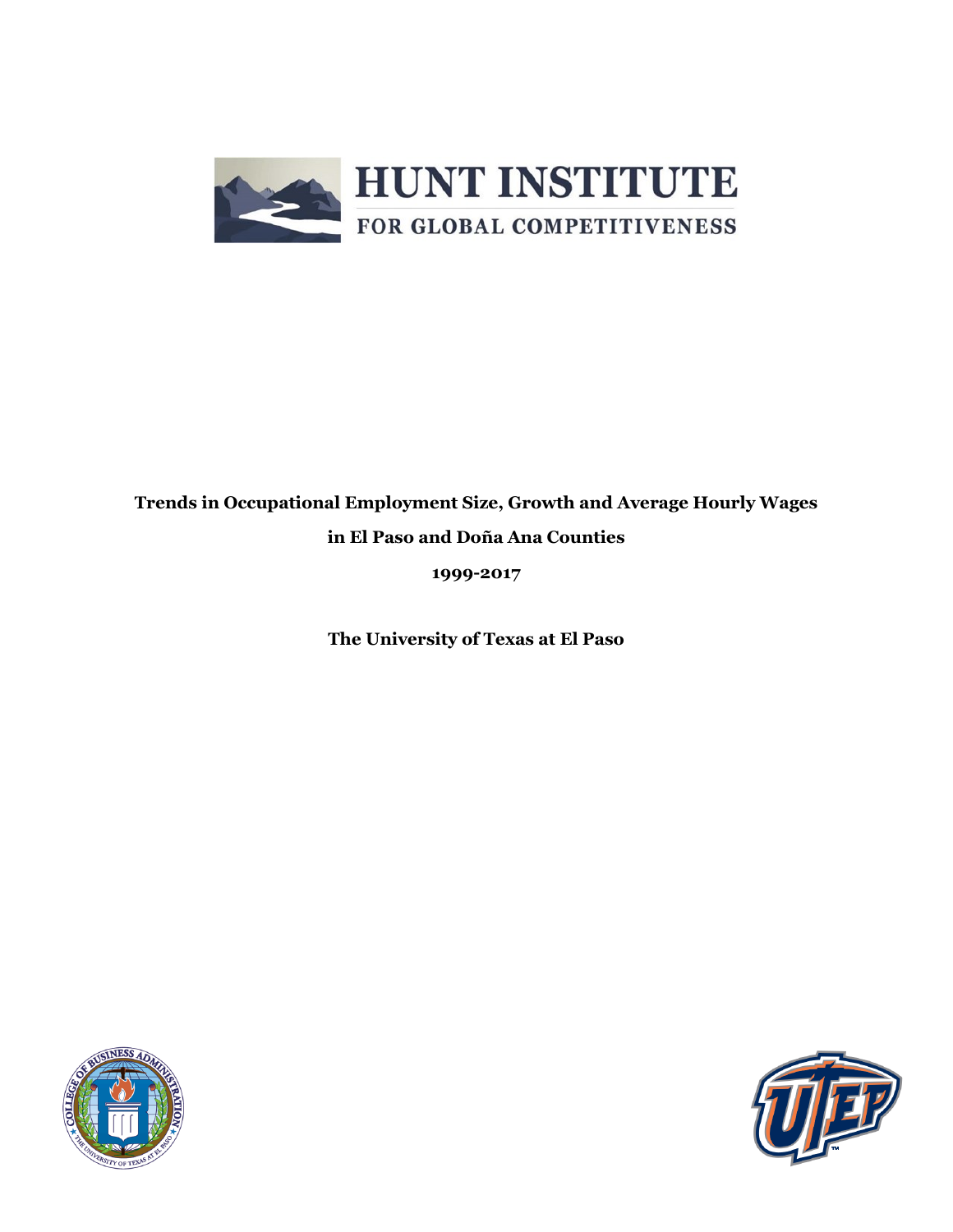In November 2015, the Hunt Institute for Global Competitiveness (Hunt Institute) modeled occupational employment for El Paso and Doña Ana counties from 1999 to 2017. <sup>1</sup> These figures were used to analyze employment evolution in the region for two time periods: *Period I* from 1999 to 2008 and *Period II* from 2009 to 2017.<sup>2</sup> Employment size, growth and average hourly wages<sup>3</sup> are explored individually for the two counties and for the region as a whole. This type of analysis can be used to identify workforce opportunities and challenges for the region. *Table 1* presents the occupational employment categories utilized in this report. Interestingly, the occupation composition has changed in the region during the period studied. For instance, *Healthcare* has become a new economic force in the region. This sector has grown rapidly with relatively high salaries. On the other hand, *Production* employment, a relatively low salary occupation, has decreased considerably.

| 1.  | Management, Business & Financial                                 |
|-----|------------------------------------------------------------------|
| 2.  | Computer, Mathematical, Architecture, & Engineering              |
| 3.  | Life, Physical, & Social Science                                 |
| 4.  | Community & Social Services                                      |
| 5.  | Legal                                                            |
| 6.  | Education, Training, & Library                                   |
| 7.  | Arts, Design, Entertainment, Sports, & Media                     |
| 8.  | Healthcare                                                       |
| 9.  | Protective Service                                               |
| 10. | Food Preparation & Serving Related                               |
| 11. | Building, Grounds Cleaning, Maintenance, Personal Care & Service |
| 12. | Sales & Related, Office and Administrative Support               |
| 13. | Farming, Fishing, & Forestry                                     |
| 14. | Construction & Extraction                                        |
| 15. | Installation, Maintenance, & Repair                              |
| 16. | Production                                                       |
| 17. | Transportation & Material Moving                                 |
|     |                                                                  |

Average employment size, growth and average hourly wages are shown in a three dimension graph for *Period I* and *Period II*; graphs include the counties of El Paso and Doña Ana combined (*Figure 1*). Additionally, occupational employment for El Paso and Doña Ana counties are studied individually (*Figure 2 & Figure 3*).

Employment occupations are represented by color coded circles. A larger circle indicates a higher number of

 $\overline{\phantom{a}}$ 

employees, for the specific category. The vertical axis represents employment growth, while the horizontal axis denotes the average hourly wages in 2015 dollars4.

The *Sales & Related Office and Administrative Support* category for the El Paso and Doña Ana counties combined is worth mentioning as it comprises one third of all employees in the region. The growth from 1999 to 2008 was twenty-one percent (more than 2 percent growth per year on average) and a seven percent growth from 2009 to 2017. Although this employment occupation is relatively large for both counties, wages are among the lowest. For example, an employee would earn, on average, an hourly wage of \$13.20 for Period I, and \$13.93 for Period II, a slight increase compared to other occupation categories.

The *Legal* occupational category presents the highest hourly wage (\$36.78 for Period I and \$40.32 for Period II, on average). However, this category has the least number of employees in the region. Although the *Legal* category presents the highest wages in the combined region, when studied individually in Doña Ana, the category *Computer, Mathematical, Architecture, & Engineering* overpasses *Legal* with hourly wages of \$32.73 for *Period I* and \$37.15 for *Period II.*

*Management, Business, & Financial* category has a relatively large number of employees, with a relatively high wage of \$31.45 per hour in Period I and \$36.06 per hour in Period II. This occupation accounts for approximately ten percent of total employees in the combined region. Additionally, it presents a considerable growth of twenty-five percent during Period I and about eight percent during Period II. Similarly, *Computer, Mathematical, Architecture & Engineering* presents a relatively high wage, \$31.26 for Period I and \$34.57 for Period II, with moderate to high employment size and growth.

Remarkably, the largest growing occupational category in the region during Period I is *Construction and Extraction,* with approximately 46 percent from 1999 to 2008. In Period II, *Construction and Extraction* grows at six percent, with other categories presenting the fastest growing occupations in the region: *Food Preparation & Serving Related* with 18.26 percent and *Healthcare* with 17.80 percent. Although *Construction and Extraction*  grows at a slower pace during Period II in the region, for

<sup>&</sup>lt;sup>1</sup> The complete data set is available at the Hunt Institute webpage. [http://huntinstitute.utep.edu/regional-economic-](http://huntinstitute.utep.edu/regional-economic-indicators/employment-by-occupation)

[indicators/employment-by-occupation.](http://huntinstitute.utep.edu/regional-economic-indicators/employment-by-occupation) <sup>2</sup> 2015 to 2017 are forecasted figures.

<sup>3</sup> Computed with data from Bureau of Labor Statistics.

[http://www.bls.gov/oes/tables.htm.](http://www.bls.gov/oes/tables.htm) The 1999 to 2017 time period is analyzed due to data constraints.

<sup>4</sup> Real wages were computed dividing nominal wages by the PCE Index by BEA+. The PCE Index original base year (2009=100) was rescaled to showing all dollar amounts in 2015 real dollars (2015=100).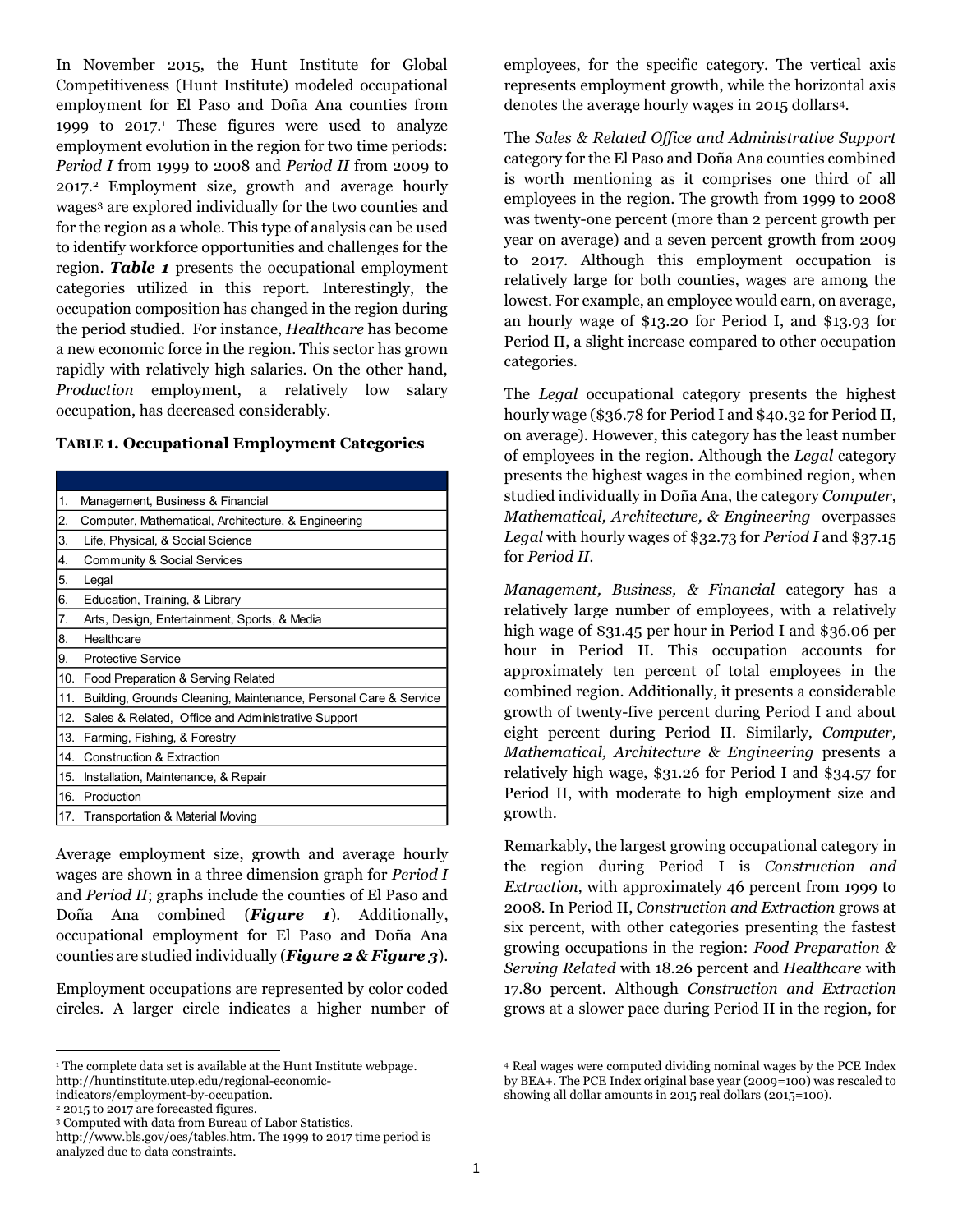Doña Ana alone the category represents one of the five occupations with largest growth in the county with almost fifteen percent.

Interestingly, the two categories with the largest growth projected during Period II tell a different story in terms of wages. While the *Food Preparation & Serving Related*  category is the lowest paid occupation in the region with \$9.78 per hour, *Healthcare* is a relatively high wage occupation with \$24.24 per hour, on average. Although *Healthcare* sees growth more rapidly in El Paso, as compared to Doña Ana, the latter has a greater number of employees proportionally to its workforce size.

In Period I *Production* takes a different direction with a negative growth of twenty-seven percent. This implies that by 2008, there are more than a quarter less employees in this category with respect to 1999, in the region. Doña Ana County alone achieves different figures; *Production* occupational employment increases by 6.37 percent during Period I. Similarly, *Farming, Fishing, & Forestry* presents negative growth, decreasing eight percent during Period I. Both categories, however, are

projected to grow back during Period II by approximately six percent. These two occupations are considered lowpaid occupations. While *Farming, Fishing, & Forestry* has an average wage of \$9.06 per hour, *Production* presents an average wage of \$12.71 per hour.

This report identifies opportunities and challenges for the region. For instance, *Sales & Related, Office and Administrative Support* has a considerable number of employees with stable growth, yet employees in this occupation are paid a relatively low hourly wage. *Food Preparation & Serving Related* is growing significantly, however, its hourly wage is the lowest in the region.

Occupations such as *Healthcare*, *Management, Business & Financial,* and *Computer, Mathematical, Architecture & Engineering,* are substantial and growing at a considerable pace with a relatively high wages in the region. As these occupations are considered relatively high skilled jobs, they are to be used as economic propellers for the region. This would eventually result in higher income and a better standard of living for the communities in the region.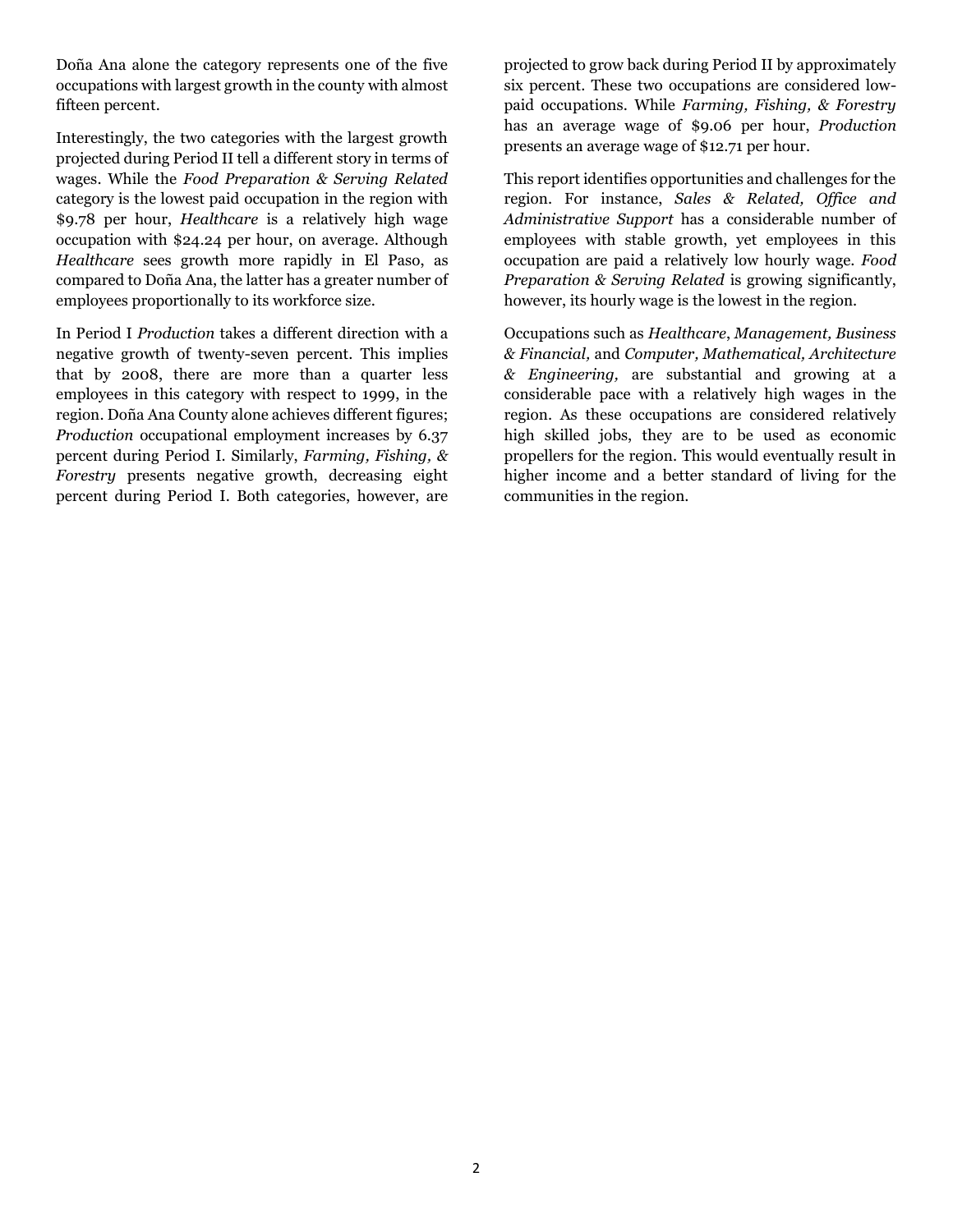

**Figure 1.** El Paso and Doña Ana Counties; Employment Size, Growth, and Wages. Comparison between Periods 1999-2008 (up) and 2009-2017 (down) Note: The circle's size represents the relative number of employees in each category.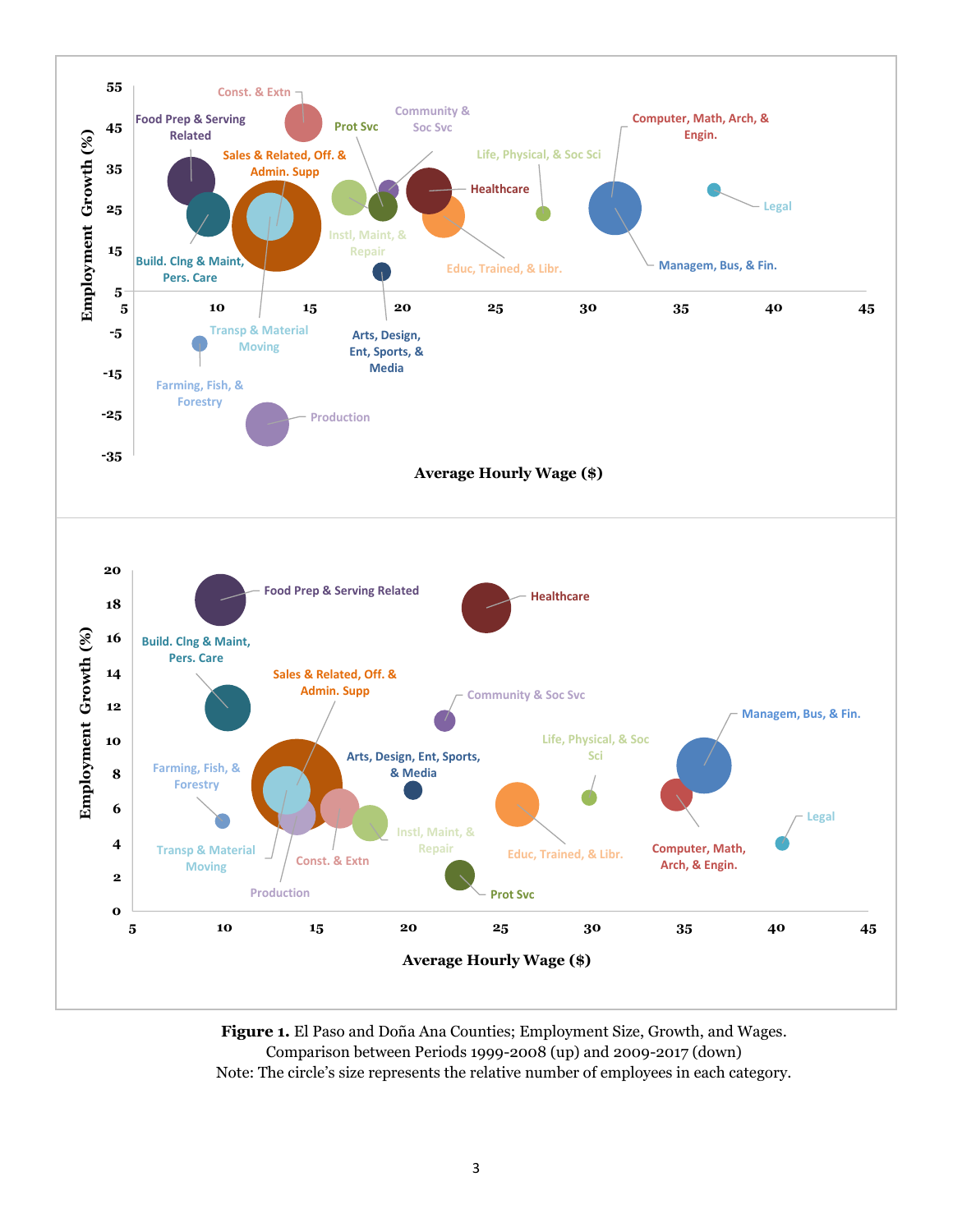

**Figure 2.** El Paso County; Employment Size, Growth, and Wages. Comparison between Periods 1999-2008 (up) and 2009-2017 (down) Note: The circle's size represents the relative number of employees in each category.